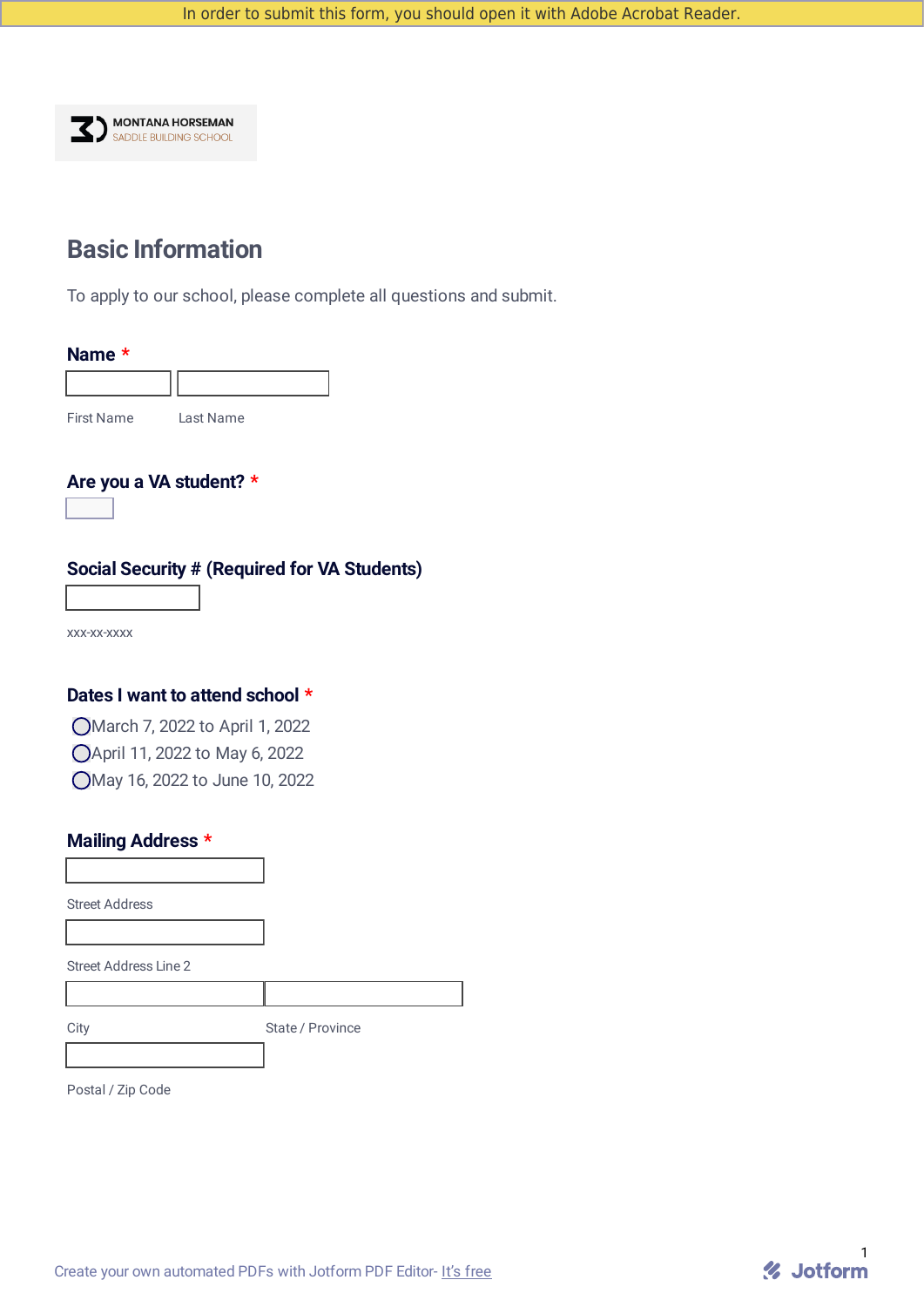| <b>Birthday</b> |  |
|-----------------|--|
|                 |  |

Month Day Year

## **Phone Number \***

| Area Code | <b>Phone Number</b> |
|-----------|---------------------|

**III** 

# **Email \***

example@example.com

# **Personal References**

Please provide contact information for two personal references

### **Name \***

| <b>First Name</b> | Last Name |
|-------------------|-----------|

## **Address**

| <b>Street Address</b>        |                  |  |
|------------------------------|------------------|--|
|                              |                  |  |
| <b>Street Address Line 2</b> |                  |  |
|                              |                  |  |
| City                         | State / Province |  |
|                              |                  |  |
| Postal / Zip Code            | Country          |  |

**Phone Number \***

Area Code **Phone Number** 

\_\_\_\_\_\_\_\_\_\_\_\_\_\_\_\_\_\_\_\_\_\_\_\_\_\_\_\_\_\_\_\_\_\_\_\_\_\_\_\_\_\_\_\_\_\_\_\_\_\_\_\_\_\_\_\_\_\_\_\_\_\_\_\_\_\_\_\_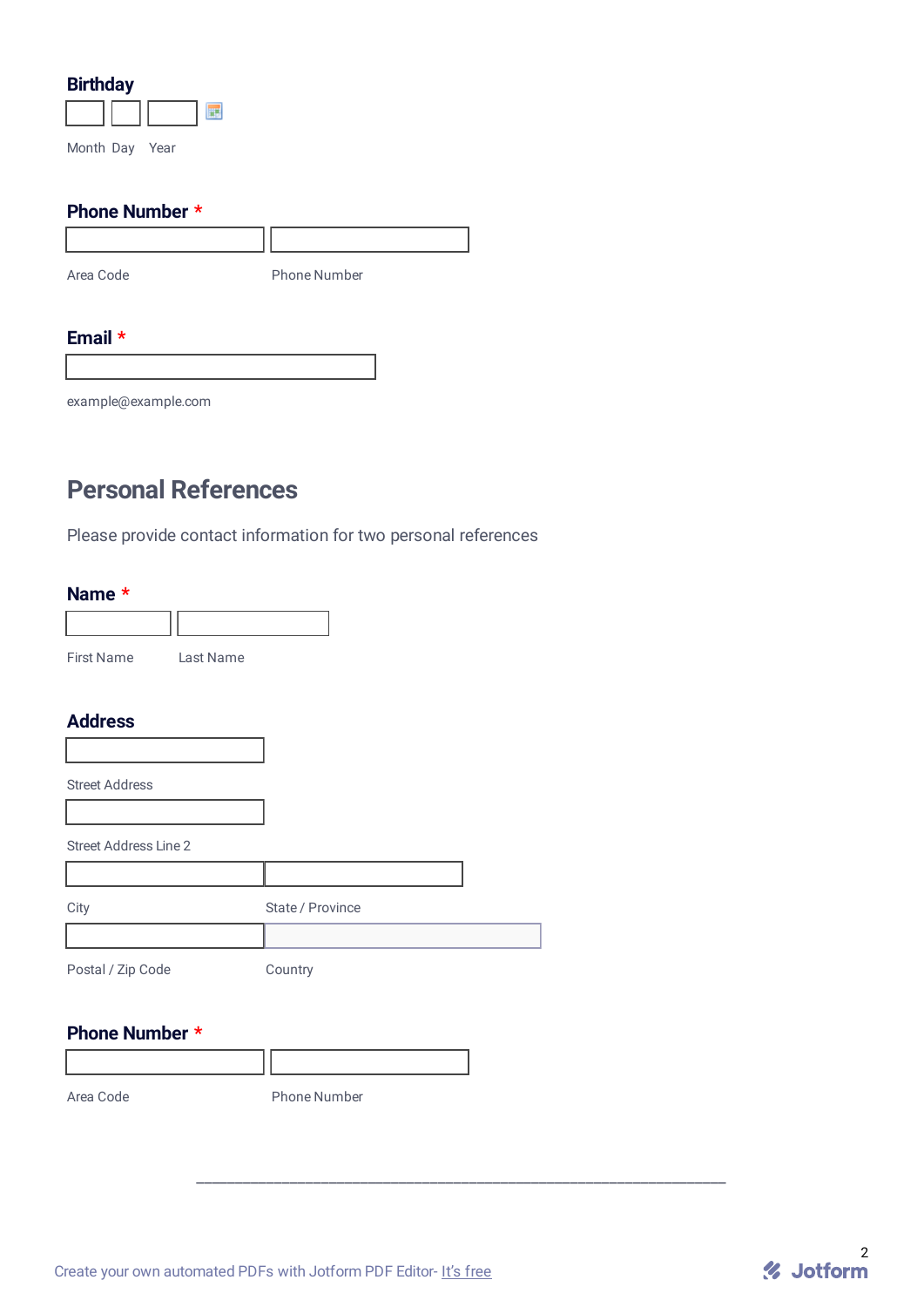| Name *                       |           |                  |
|------------------------------|-----------|------------------|
|                              |           |                  |
| <b>First Name</b>            | Last Name |                  |
|                              |           |                  |
| <b>Address</b>               |           |                  |
|                              |           |                  |
| <b>Street Address</b>        |           |                  |
|                              |           |                  |
| <b>Street Address Line 2</b> |           |                  |
|                              |           |                  |
| City                         |           | State / Province |
|                              |           |                  |
| Postal / Zip Code            |           | Country          |
|                              |           |                  |
| Phone Number *               |           |                  |

Area Code **Phone Number** 

 $\overline{\phantom{a}}$ 

# **Emergency Contact Information**

Please provide us with emergency contact information

| <b>Name</b> |  |
|-------------|--|
|-------------|--|

| <b>First Name</b> | Last Name |
|-------------------|-----------|
|                   |           |

Ш

**Phone Number \***

Area Code Phone Number

**Relationship \***

**Email**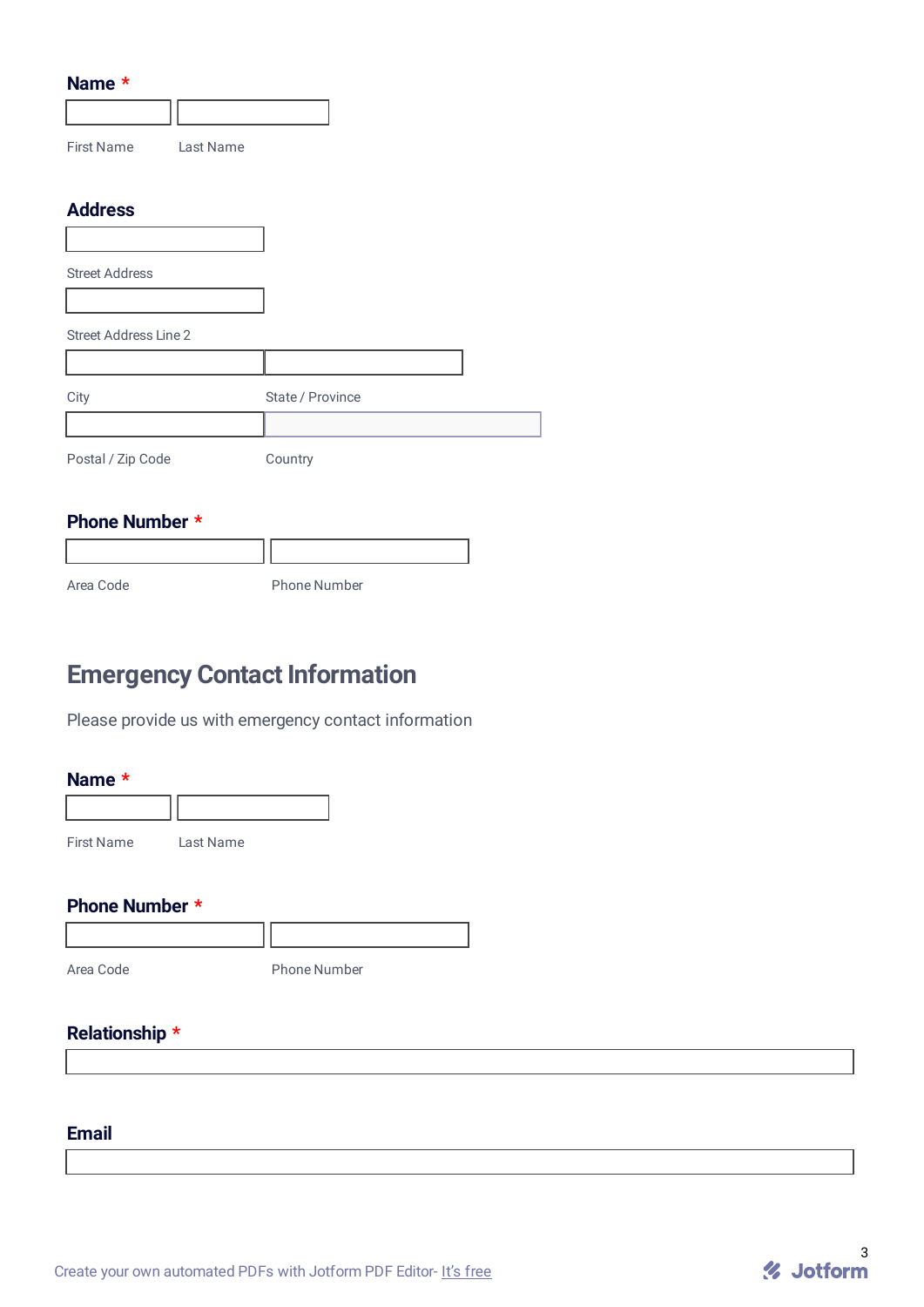# **Previous Experience & Goals**

# **What kind of previous experience do you have? \***

None □ Saddle or Tack Repair  $\Box$  Tooling  $\Box$  Leather Carving  $\Box$  Our Basic Saddle Building Class  $\Box$ 

### **Describe your goals upon completion of our course \***

Your instruction will be oriented towards those goals

# **Payment & Submitting Application**

I understand that failure to conduct myself in a responsible and lawful manner will result in termination from the Montana Horseman Saddle Building School. I take responsibility for personal injury and will not hold the staff or Montana Horseman Saddle Building School responsible or liable.

### **Visa, Discover, and MasterCard Accepted.**

We are approved by the Montana Department of Labor and Industry.

We are also approved by the Montana State Approving Agency.

Post 9/11 VA GI Bill® benefits are available for qualifying students. Veterans and eligible beneficiaries can go to <https://www.va.gov/education/> to learn about the GI Bill®, check their eligibility, apply for benefits, and other veteran education-related information.

Total cost of the saddle building course is \$6000 (US funds). This includes the cost of materials for your personal saddle. A \$500 non-refundable deposit is required with your application.

You may either mail a check to: